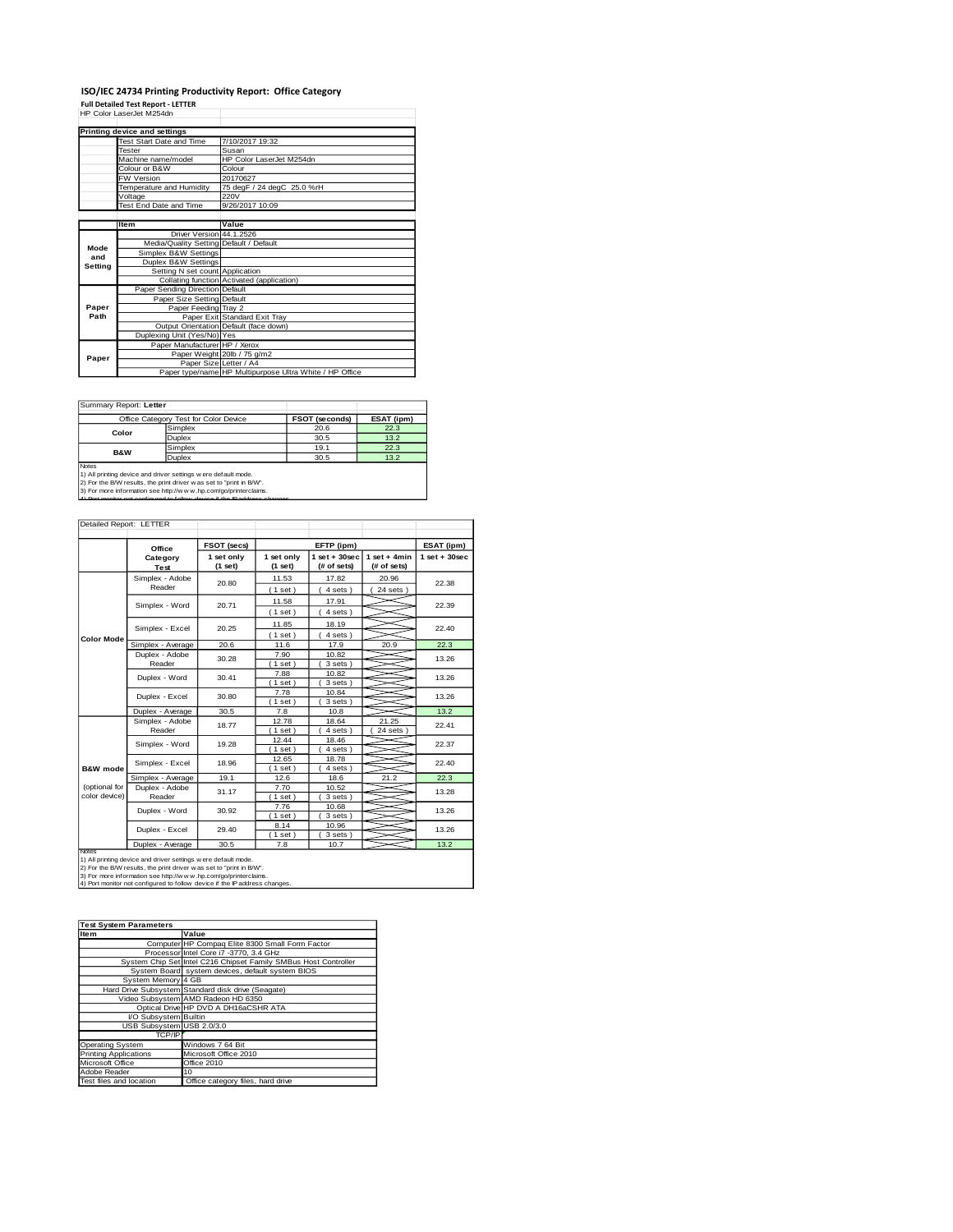# **ISO/IEC 24734 Printing Productivity Report: Office Category<br>Full Detailed Test Report - A4<br>HP Color LaserJet M254dn**

|         | HP Color LaserJet M254dn                |                                                         |
|---------|-----------------------------------------|---------------------------------------------------------|
|         | Printing device and settings            |                                                         |
|         | Test Start Date and Time                | 7/10/2017 19:32                                         |
|         | Tester                                  | Susan                                                   |
|         | Machine name/model                      | HP Color LaserJet M254dn                                |
|         | Colour or B&W                           | Colour                                                  |
|         | FW Version                              | 20170627                                                |
|         | Temperature and Humidity                | 75 degF / 24 degC 25.0 %rH                              |
|         | Voltage                                 | 220V                                                    |
|         | Test End Date and Time                  | 9/26/2017 10:09                                         |
|         |                                         |                                                         |
|         | <b>Item</b>                             | Value                                                   |
|         | Driver Version 44.1.2526                |                                                         |
| Mode    | Media/Quality Setting Default / Default |                                                         |
| and     | Simplex B&W Settings                    |                                                         |
| Setting | Duplex B&W Settings                     |                                                         |
|         | Setting N set count Application         |                                                         |
|         |                                         | Collating function Activated (application)              |
|         | Paper Sending Direction Default         |                                                         |
|         | Paper Size Setting Default              |                                                         |
| Paper   | Paper Feeding Tray 2                    |                                                         |
| Path    |                                         | Paper Exit Standard Exit Tray                           |
|         |                                         | Output Orientation Default (face down)                  |
|         | Duplexing Unit (Yes/No) Yes             |                                                         |
|         | Paper Manufacturer HP / Xerox           |                                                         |
| Paper   |                                         | Paper Weight 20lb / 75 g/m2                             |
|         | Paper Size Letter / A4                  |                                                         |
|         |                                         | Paper type/name HP Multipurpose Ultra White / HP Office |

Summary Report: **A4**

|                                                                         | Office Category Test for Color Device | <b>FSOT (seconds)</b> | ESAT (ipm) |  |  |
|-------------------------------------------------------------------------|---------------------------------------|-----------------------|------------|--|--|
| Colour                                                                  | Simplex                               | 21.4                  | 21.1       |  |  |
|                                                                         | Duplex                                | 30.7                  | 12.8       |  |  |
| <b>B&amp;W</b>                                                          | Simplex                               | 20.1                  | 21.1       |  |  |
|                                                                         | Duplex                                | 30.1                  | 12.8       |  |  |
| Notes<br>1) All printing device and driver settings w ere default mode. |                                       |                       |            |  |  |

1) All printing device and driver settings were default mode.<br>2) For the B/W results, the print driver was set to "print in B/W".<br>3) For more information see http://www.hp.com/go/printerclaims.<br>4) Port monitor not configur

| Detailed Report: A4            |                            |                       |                       |                                               |                                |                 |
|--------------------------------|----------------------------|-----------------------|-----------------------|-----------------------------------------------|--------------------------------|-----------------|
|                                |                            | FSOT (secs)           |                       | EFTP (ipm)                                    |                                | ESAT (ipm)      |
|                                | Office<br>Category<br>Test | 1 set only<br>(1 set) | 1 set only<br>(1 set) | $1$ set + $30$ sec<br>(# of sets)             | $1 set + 4 min$<br>(# of sets) | $1$ set + 30sec |
|                                | Simplex - Adobe<br>Reader  | 21.42                 | 11.20<br>(1 set)      | 17.23<br>20.36<br>$23$ sets $)$<br>$4 sets$ ) |                                | 21.19           |
|                                | Simplex - Word             | 21.39                 | 11.22<br>(1 set)      | 17.29<br>4 sets)                              |                                | 21.18           |
| Colour                         | Simplex - Excel            | 21.35                 | 11.23<br>(1 set)      | 17.47<br>$4 sets$ )                           |                                | 21.21           |
| Mode                           | Simplex - Average          | 21.4                  | 11.2                  | 17.3                                          | 20.3                           | 21.1            |
|                                | Duplex - Adobe<br>Reader   | 30.76                 | 7.78<br>$1$ set $)$   | 10.54<br>3 sets)                              |                                | 12.84           |
|                                | Duplex - Word              | 30.60                 | 7.82<br>(1 set)       | 10.18<br>3 sets)                              |                                | 12.84           |
|                                | Duplex - Excel             | 30.46                 | 7.88<br>(1 set)       | 10.52<br>3 sets)                              |                                | 12.82           |
|                                | Duplex - Average           | 30.7                  | 7.8                   | 10.4                                          |                                | 12.8            |
|                                | Simplex - Adobe<br>Reader  | 19.73                 | 12.16<br>(1 set)      | 17.83<br>4 sets)                              | 19.94<br>$23$ sets $1$         | 21.18           |
|                                | Simplex - Word             | 20.35                 | 11.79<br>(1 set)      | 17.71<br>$4 sets$ )                           |                                | 21.21           |
| <b>B&amp;W</b> mode            | Simplex - Excel            | 20.07                 | 11.96<br>$1$ set)     | 17.82<br>$4 sets$ )                           |                                | 21.19           |
|                                | Simplex - Average          | 20.1                  | 11.9                  | 17.7                                          | 19.9                           | 21.1            |
| (optional for<br>color device) | Duplex - Adobe<br>Reader   | 30.13                 | 7.96<br>1 set         | 10.60<br>3 sets)                              |                                | 12.86           |
|                                | Duplex - Word              | 30.05                 | 7.98<br>$(1$ set)     | 10.24<br>3 sets )                             |                                | 12.86           |
|                                | Duplex - Excel             | 30.00                 | 7.98<br>(1 set)       | 10.44<br>3 sets)                              |                                | 12.84           |
| Notes                          | Duplex - Average           | 30.1                  | 7.9                   | 10.4                                          |                                | 12.8            |

Notes<br>1) All printing device and driver settings were default mode.<br>2) For the B/W results, the print driver was set to "print in B/W".<br>3) For more information see http://www.hp.com/go/printerclaims.<br>4) Por monitor not con

| <b>Test System Parameters</b> |                                                                 |
|-------------------------------|-----------------------------------------------------------------|
| Item                          | Value                                                           |
|                               | Computer HP Compaq Elite 8300 Small Form Factor                 |
|                               | Processor Intel Core i7 -3770, 3.4 GHz                          |
|                               | System Chip Set Intel C216 Chipset Family SMBus Host Controller |
|                               | System Board system devices, default system BIOS                |
| System Memory 4 GB            |                                                                 |
|                               | Hard Drive Subsystem Standard disk drive (Seagate)              |
|                               | Video Subsystem AMD Radeon HD 6350                              |
|                               | Optical Drive HP DVD A DH16aCSHR ATA                            |
| I/O Subsystem Builtin         |                                                                 |
| USB Subsystem USB 2.0/3.0     |                                                                 |
| TCP/IP                        |                                                                 |
| <b>Operating System</b>       | Windows 7 64 Bit                                                |
| <b>Printing Applications</b>  | Microsoft Office 2010                                           |
| Microsoft Office              | Office 2010                                                     |
| Adobe Reader                  | 10                                                              |
| Test files and location       | Office category files, hard drive                               |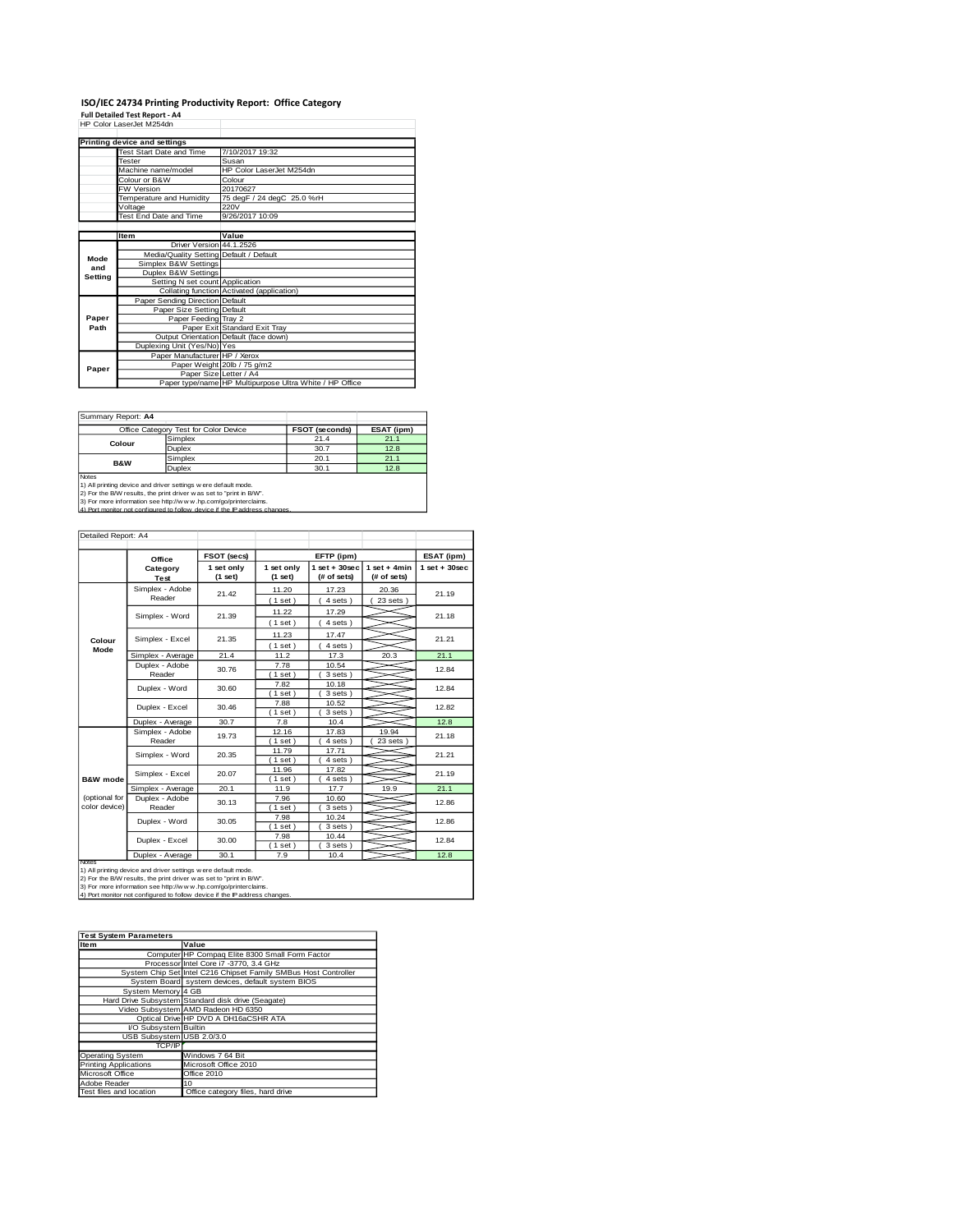## **ISO/IEC 24734 Printing Productivity Report: Office Category<br>Feature Performance Full Report - Office Feature Performance Test<br>HP Color LaserJet M254dn**

|         | Printing device and settings            |                                                         |
|---------|-----------------------------------------|---------------------------------------------------------|
|         | Test Start Date and Time                | 7/10/2017 19:32                                         |
|         | <b>Tester</b>                           | Susan                                                   |
|         | Machine name/model                      | HP Color LaserJet M254dn                                |
|         | Colour or B&W                           | Colour                                                  |
|         | <b>FW Version</b>                       | 20170627                                                |
|         | Temperature and Humidity                | 75 degF / 24 degC 25.0 %rH                              |
|         | Voltage                                 | 220V                                                    |
|         | Test End Date and Time                  | 9/26/2017 10:09                                         |
|         |                                         |                                                         |
|         | <b>Item</b>                             | Value                                                   |
|         | Driver Version 44.1.2526                |                                                         |
| Mode    | Media/Quality Setting Default / Default |                                                         |
| and     | Simplex B&W Settings                    |                                                         |
| Setting | Duplex B&W Settings                     |                                                         |
|         | Setting N set count Application         |                                                         |
|         |                                         | Collating function Activated (application)              |
|         | Paper Sending Direction Default         |                                                         |
|         | Paper Size Setting Default              |                                                         |
| Paper   | Paper Feeding Tray 2                    |                                                         |
| Path    |                                         | Paper Exit Standard Exit Tray                           |
|         |                                         | Output Orientation Default (face down)                  |
|         | Duplexing Unit (Yes/No) Yes             |                                                         |
|         | Paper Manufacturer HP / Xerox           |                                                         |
| Paper   |                                         | Paper Weight 20lb / 75 g/m2                             |
|         | Paper Size Letter / A4                  |                                                         |
|         |                                         | Paper type/name HP Multipurpose Ultra White / HP Office |

| <b>ISO Print Productivity Report: Feature Performance Test Summary</b>                                                                                                                                                                                                                        |                               |                                      |              |  |  |
|-----------------------------------------------------------------------------------------------------------------------------------------------------------------------------------------------------------------------------------------------------------------------------------------------|-------------------------------|--------------------------------------|--------------|--|--|
|                                                                                                                                                                                                                                                                                               |                               | <b>Feature Performance Ratio</b>     |              |  |  |
| <b>Printing Modes</b>                                                                                                                                                                                                                                                                         |                               |                                      | A5 and Legal |  |  |
| (Feature Adobe Reader - Office test file)                                                                                                                                                                                                                                                     | FSOT (base)<br>FSOT (feature) | <b>ESAT (feature)</b><br>ESAT (base) |              |  |  |
| A5 Landscape Feed - Colour                                                                                                                                                                                                                                                                    | Simplex                       | 89%                                  | 86%          |  |  |
| <b>A5 Portrait Feed - Colour</b>                                                                                                                                                                                                                                                              | Simplex                       | 58%                                  | 26%          |  |  |
| Legal - Colour                                                                                                                                                                                                                                                                                | Simplex                       |                                      |              |  |  |
| Legal - Colour                                                                                                                                                                                                                                                                                | Duplex                        |                                      |              |  |  |
| A5 Landscape Feed - B/W                                                                                                                                                                                                                                                                       | Simplex                       | 145%                                 | 181%         |  |  |
| <b>A5 Portrait Feed - B/W</b>                                                                                                                                                                                                                                                                 | Simplex                       | 59%                                  | 26%          |  |  |
| Legal - B/W                                                                                                                                                                                                                                                                                   | Simplex                       |                                      |              |  |  |
| Legal - B/W<br>Duplex                                                                                                                                                                                                                                                                         |                               |                                      |              |  |  |
| Notes<br>1) All printing device and driver settings w ere default mode.<br>2) Test conducted with 8-paper Office Feature Performance file.<br>3) For more information see http://w w w .hp.com/go/printerclaims.<br>4) Port monitor not configured to follow device if the IP address changes |                               |                                      |              |  |  |

| <b>Printing Modes</b>                                                                                                                                                                                                                                                                         | <b>Base Printing</b> |                     | <b>Feature Performance</b> |                                 |                                         |                                      |
|-----------------------------------------------------------------------------------------------------------------------------------------------------------------------------------------------------------------------------------------------------------------------------------------------|----------------------|---------------------|----------------------------|---------------------------------|-----------------------------------------|--------------------------------------|
| Feature Adobe Reader - Office<br>test file (8-page)                                                                                                                                                                                                                                           |                      | Mode                | A5 and Legal               |                                 |                                         |                                      |
|                                                                                                                                                                                                                                                                                               | <b>FSOT</b><br>Base  | <b>ESAT</b><br>Base | 1 set<br>FSOT (secs)       | $1$ set $+30$ sec<br>ESAT (ipm) | FSOT (base)<br><b>FSOT</b><br>(feature) | <b>ESAT (feature)</b><br>ESAT (base) |
| Simplex A5 Landscape Feed - Colour                                                                                                                                                                                                                                                            | 33.15                | 21.2                | 37.36                      | 18.3                            | 89%                                     | 86%                                  |
| Simplex A5 Portrait Feed - Colour                                                                                                                                                                                                                                                             | 33.15                | 21.2                | 57.79                      | 5.7                             | 58%                                     | 26%                                  |
| Legal Simplex - Colour                                                                                                                                                                                                                                                                        | 33.15                | 21.2                |                            |                                 |                                         |                                      |
| <b>Legal Duplex - Colour</b>                                                                                                                                                                                                                                                                  | 33.15                | 21.2                |                            |                                 |                                         |                                      |
| Simplex A5 Landscape Feed - B/W                                                                                                                                                                                                                                                               | 33                   | 21.21               | 22.82                      | 38.5                            | 145%                                    | 181%                                 |
| Simplex A5 Portrait Feed - B/W                                                                                                                                                                                                                                                                | 33                   | 21.21               | 56.44                      | 5.7                             | 59%                                     | 26%                                  |
| Legal Simplex - B/W                                                                                                                                                                                                                                                                           | 33                   | 21.21               |                            |                                 |                                         |                                      |
| Legal Duplex - B/W                                                                                                                                                                                                                                                                            | 33                   | 21.21               |                            |                                 |                                         |                                      |
| Notes<br>1) All printing device and driver settings were default mode.<br>2) Test conducted w ith 8-paper Office Feature Performance file<br>3) For more information see http://w w w .hp.com/go/printerclaims.<br>4) Port monitor not configured to follow device if the IP address changes. |                      |                     |                            |                                 |                                         |                                      |

|        | <b>Test System Parameters</b> |                                                                 |  |  |  |
|--------|-------------------------------|-----------------------------------------------------------------|--|--|--|
|        | <b>Item</b>                   | Value                                                           |  |  |  |
|        |                               | Computer HP Compaq Elite 8300 Small Form Factor                 |  |  |  |
|        |                               | Processor Intel Core i7 -3770, 3.4 GHz                          |  |  |  |
|        |                               | System Chip Set Intel C216 Chipset Family SMBus Host Controller |  |  |  |
|        |                               | System Board system devices, default system BIOS                |  |  |  |
| Test   | System Memory 4 GB            |                                                                 |  |  |  |
| System |                               | Hard Drive Subsystem Standard disk drive (Seagate)              |  |  |  |
|        |                               | Video Subsystem AMD Radeon HD 6350                              |  |  |  |
|        |                               | Optical Drive HP DVD A DH16aCSHR ATA                            |  |  |  |
|        | I/O Subsystem Builtin         |                                                                 |  |  |  |
|        | USB Subsystem USB 2.0/3.0     |                                                                 |  |  |  |
| VO.    | TCP/IP                        |                                                                 |  |  |  |
|        | <b>Operating System</b>       | Windows 7 64 Bit                                                |  |  |  |
|        | <b>Printing Applications</b>  | Microsoft Office 2010                                           |  |  |  |
|        | Software Microsoft Office     | Office 2010                                                     |  |  |  |
|        | Adobe Reader                  | 10                                                              |  |  |  |
|        | Test files and location       | Office category files, hard drive                               |  |  |  |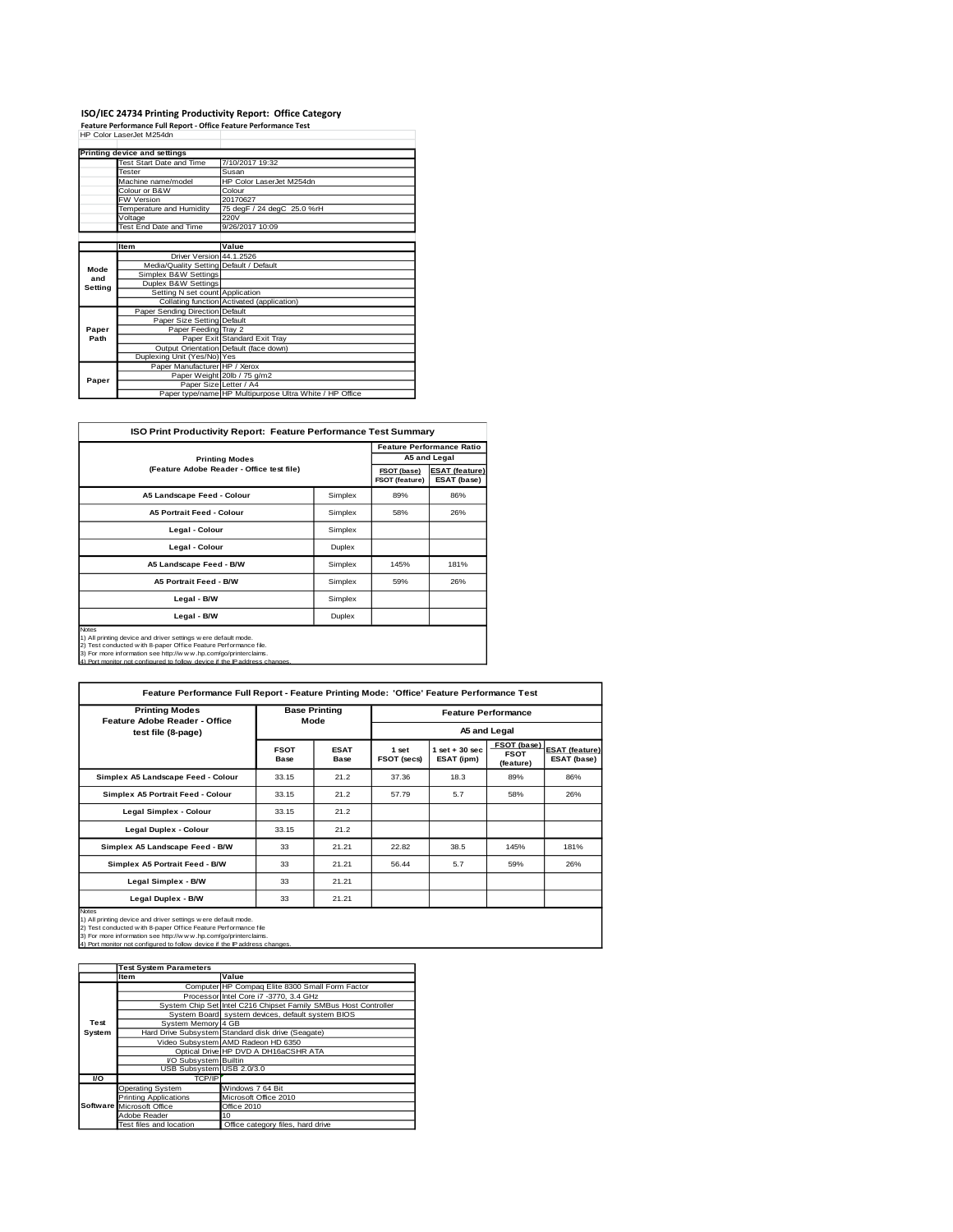#### **ISO/IEC 17629 First Print Out Time Report: Office Category Full Detailed Test Report - LETTER** HP Color LaserJet M254dn

|            | Printing device and settings               |                                |
|------------|--------------------------------------------|--------------------------------|
|            | Test Start Date and Time                   | 7/10/2017 19:32                |
|            | Tester                                     | Susan                          |
|            | Machine name/model                         | HP Color LaserJet M254dn       |
|            | Colour or B&W                              | Colour                         |
|            | FW Version                                 | 20170627                       |
|            | Configuration (options)                    | Default                        |
|            | Controller                                 | 11500                          |
|            | Printing device page count                 | Not Specified                  |
|            | Printing supplies page count Not Specified |                                |
|            | Temperature and Humidity                   | 75 degF / 24 degC 25.0 %rH     |
|            | Voltage                                    | 220V                           |
|            | Test End Date and Time                     | 9/26/2017 10:09                |
|            |                                            |                                |
|            | <b>Item</b>                                | Value                          |
| Mode       | PDL and driver version                     | 44.1.2526                      |
| and        | Print Quality mode                         | default                        |
| Setting    | <b>B&amp;W</b> settings                    | default                        |
|            | Paper feed orientation                     | Short Edge                     |
| Paper      | Paper type setting                         | default                        |
|            | Paper feeding                              | Standard cassette              |
|            | Paper exit                                 | Standard exit tray             |
| Paper Path | Output orientation                         | default (face up or face down) |

**ISO First Page Out Time Summary Report: Office Category**

**FPOT from Ready (second)** Simplex Duplex Simplex 10.49 Duplex Summary Report: **Letter Color B&W**

Notes<br>1) All printing device and driver settings were default mode.<br>2) For the BW results, the print driver was set to "print in BW".<br>3) For more information see http://www.hp.com/gofprinterclaims.<br>4) Port monitor not conf

|                                                                        | ISO First Page Out Time Report: Office Category                                                                                                                                                                                                                                                                                                                                                          |                           |                            |                                   |                            |                    |                   |
|------------------------------------------------------------------------|----------------------------------------------------------------------------------------------------------------------------------------------------------------------------------------------------------------------------------------------------------------------------------------------------------------------------------------------------------------------------------------------------------|---------------------------|----------------------------|-----------------------------------|----------------------------|--------------------|-------------------|
| <b>Detailed Report: LETTER</b>                                         |                                                                                                                                                                                                                                                                                                                                                                                                          | Word<br>(seconds)         | Excel<br>(seconds)         | Adobe<br>Reader<br>(seconds)      | Average<br>(seconds)       | <b>Delay Time</b>  |                   |
|                                                                        | FPOT from Ready - Simplex                                                                                                                                                                                                                                                                                                                                                                                | 11.91                     | 11.71                      | 12.21                             | 11.95                      | 100 Seconds        |                   |
|                                                                        | FPOT from Ready - Duplex                                                                                                                                                                                                                                                                                                                                                                                 |                           |                            |                                   |                            |                    |                   |
| <b>Color Mode</b>                                                      | FPOT from Sleep - Simplex                                                                                                                                                                                                                                                                                                                                                                                |                           |                            | 12.63                             |                            | 61 Minutes         |                   |
|                                                                        | Recovery Time                                                                                                                                                                                                                                                                                                                                                                                            |                           |                            | 0.4                               |                            |                    |                   |
|                                                                        | FPOT from Off - Simplex                                                                                                                                                                                                                                                                                                                                                                                  |                           |                            | 67.66                             |                            |                    |                   |
|                                                                        | Warm-up Time                                                                                                                                                                                                                                                                                                                                                                                             |                           |                            | 55.45                             |                            |                    |                   |
|                                                                        | FPOT from Ready - Simplex                                                                                                                                                                                                                                                                                                                                                                                | 10.79                     | 10.09                      | 10.57                             | 10.49                      | 49 Seconds         |                   |
|                                                                        | FPOT from Ready - Duplex                                                                                                                                                                                                                                                                                                                                                                                 |                           |                            |                                   |                            |                    |                   |
| <b>B&amp;W Mode</b>                                                    | FPOT from Sleep - Simplex                                                                                                                                                                                                                                                                                                                                                                                |                           |                            | 12.64                             |                            | 61 Minutes         |                   |
|                                                                        | Recovery Time                                                                                                                                                                                                                                                                                                                                                                                            |                           |                            | 2.1                               |                            |                    |                   |
|                                                                        |                                                                                                                                                                                                                                                                                                                                                                                                          |                           |                            |                                   |                            |                    |                   |
|                                                                        | FPOT from Off - Simplex                                                                                                                                                                                                                                                                                                                                                                                  |                           |                            | 66.38                             |                            |                    |                   |
|                                                                        | Warm-up Time                                                                                                                                                                                                                                                                                                                                                                                             |                           |                            | 55.81                             |                            |                    |                   |
| <b>Notes</b><br><b>HP Data Table</b><br><b>Detailed Report: LETTER</b> | 1) All printing device and driver settings were default mode.<br>2) For the B/W results, the print driver was set to "print in B/W".<br>3) For more information see http://www.hp.com/go/printerclaims.<br>4) Port monitor not configured to follow device if the IP address changes.<br>5) Page counts w ere collected after completion of the tests.<br>6) Details for FROT from Sleep are shown below |                           |                            |                                   |                            |                    |                   |
|                                                                        |                                                                                                                                                                                                                                                                                                                                                                                                          | <b>FPOT Avg</b><br>(secs) | FPOT (secs)<br>Iteration 1 | FPOT (secs)<br><b>Iteration 2</b> | FPOT (secs)<br>Iteration 3 | <b>Application</b> | <b>Delay Time</b> |
|                                                                        | <b>FPOT</b> from Sleep                                                                                                                                                                                                                                                                                                                                                                                   | 12.63                     | 12.69                      | 12.57                             | N/A                        | Adobe Reader       | 61 Minutes        |
| <b>Color Mode</b>                                                      | FPOT from Sleep (15 minutes)<br>HP/Non ISO Test                                                                                                                                                                                                                                                                                                                                                          | 12.68                     | 12.68                      | 12.68                             | N/A                        | Adobe Reader       | 16 Minutes        |
| <b>B&amp;W Mode</b>                                                    | FPOT from Sleep                                                                                                                                                                                                                                                                                                                                                                                          | 12.64                     | 12.63                      | 12.64                             | N/A                        | Adobe Reader       | 61 Minutes        |

1) All printing device and driver settings w ere default mode.<br>2) For the B/W results, the print driver w as set to "print in B/W".<br>3 DLP includes detailed iterations as data measurements may vary run to run.

|                                  | <b>Test System Parameters</b> |                                                       |
|----------------------------------|-------------------------------|-------------------------------------------------------|
|                                  | Item                          | Value                                                 |
|                                  | Computer                      | HP Compaq Elite 8300 Small Form Factor                |
|                                  | Processor                     | Intel Core i7 -3770, 3.4 GHz                          |
|                                  | System Chip Set               | Intel C216 Chipset Family SMBus Host Controller       |
|                                  | System Board                  | system devices, default system BIOS                   |
| Test                             | System Memory                 | 4 GB                                                  |
| System                           | Hard Drive Subsystem          | Standard disk drive (Seagate)                         |
|                                  | Video Subsystem               | AMD Radeon HD 6350                                    |
|                                  | Optical Drive                 | HP DVD A DH16aCSHR ATA                                |
|                                  | VO Subsystem                  | <b>Builtin</b>                                        |
|                                  | <b>USB Subsystem</b>          | USB 2.0/3.0                                           |
| Printing<br>Device<br>Connection | TCP/IP                        | 10/1000                                               |
|                                  | <b>Operating System</b>       | Windows 7 Business/Ultimate, 64 bit, Build 7601, SP 1 |
|                                  | <b>Printing Applications</b>  | Microsoft Office 2010 SP2                             |
| Software                         |                               | Adobe Reader 10.1.4                                   |
|                                  | <b>Print Driver</b>           | 44.1.2526                                             |